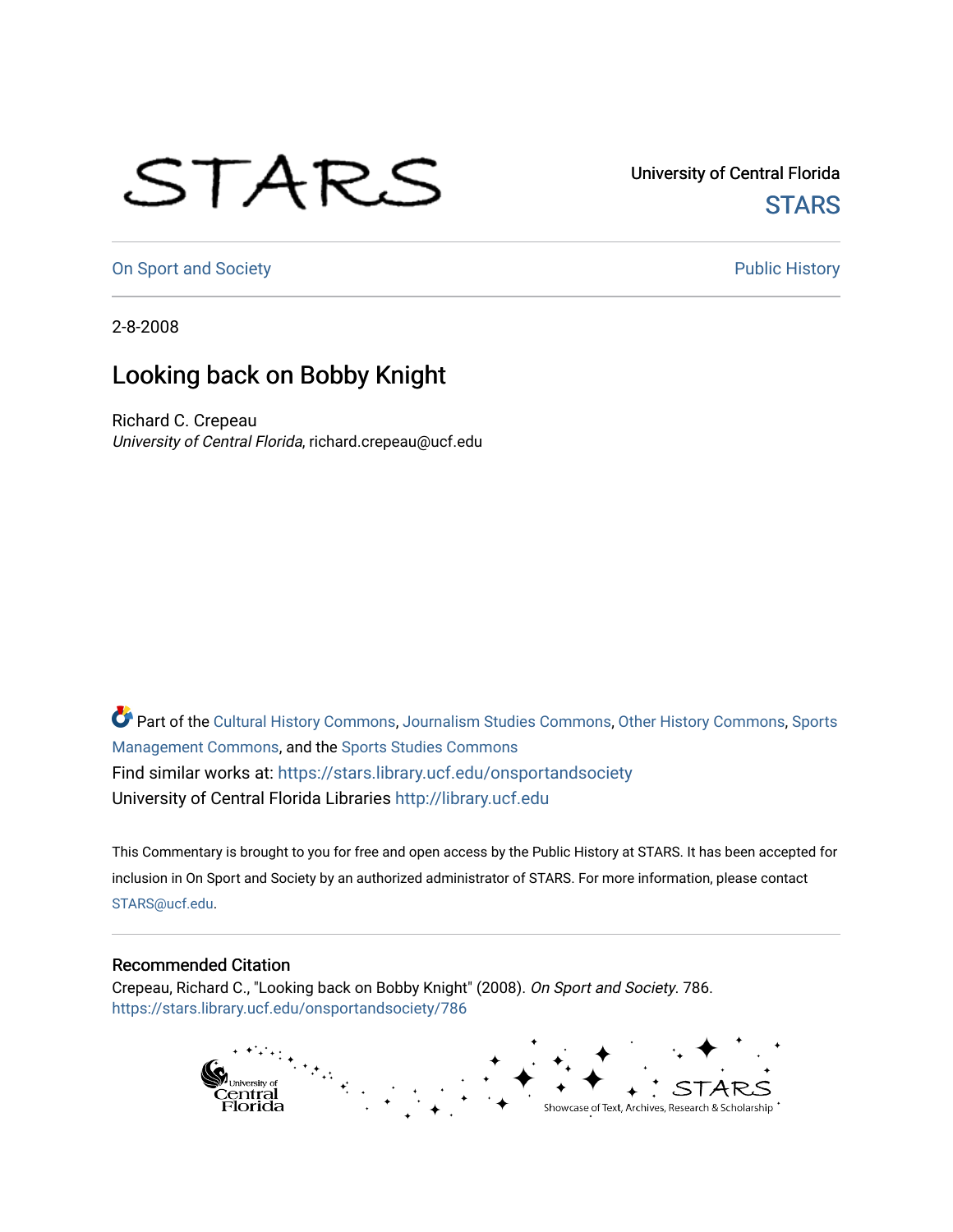## SPORT AND SOCIETY FOR H-ARETE Looking back on Bobby Knight FEBRUARY 8, 2008

The resignation of Robert Montgomery Knight, The General, The Jerk, The Psychopath, is a troublesome development. The coaching profession is one of those socially useful categories in which a society can place a dysfunctional and dangerous sociopath and give them the appearance of filling a socially useful or semiharmless role.

For years now Bobby Knight has been able to express his abusive and hostile personality traits in essentially harmless ways. The great risk facing society now is how this personality may express itself outside of the coaching culture. All that hostility and anti-social behavior will no longer have a safe outlet. In other words, is it safe to release Bobby Knight into society?

The record is not encouraging. Some of you will remember the remarkable video collection from Big Ten Productions offered for public sale shortly after Bobby Knight's dismissal from Indiana University.

Here is the advertising copy for that collection:

In the first video of this one-of-a-kind collection you will see Professor Robert Montgomery Knight diagram his latest encounter with IU student Kent Harvey, who transgressed all IU standards of etiquette by greeting Professor Knight with the vulgar "Hey, Knight. What's up?"

See Professor Knight reenact the encounter on the IU campus with assistant coach Mike Davis playing the part of the ill-mannered student. See Professor Knight gently explaining to this unpolished freshman the acceptable forms of greeting on the campus. Share in this valuable lesson imparted with such skill by one of the best teachers in the history of Indiana University. All in the comfort of your own home.

In subsequent video lessons learn other significant points of proper manners and behavior.

See Professor Knight demonstrate the proper techniques of dealing with Puerto Rican security guards. Hear how word choice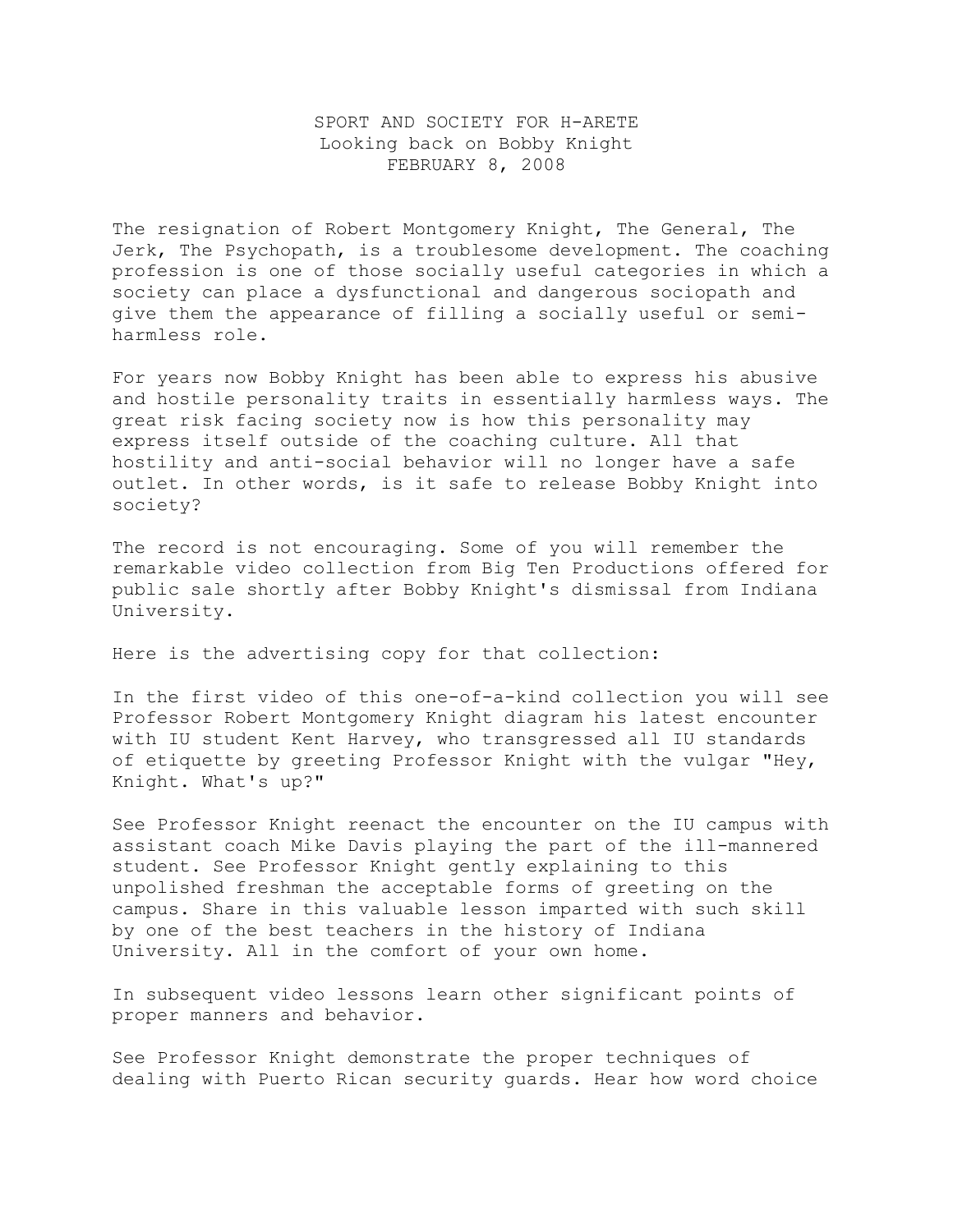and physical contact can combine to make your point with greatest emphasis.

See Professor Knight demonstrate the proper technique of chair tossing in a public place. Note the wrist action, his ability to maximize distance, and how to choose the most dramatic moment for such action. See Professor Knight's consummate use of body language to convey his message.

Hear Professor Knight's touching explanation of how he would like to be remembered by posterity, complete with full instructions on burial position. Hear why the Professor prefers to spend eternity standing on his head, leaving his posterior available for expressions of homage.

See Professor Knight demonstrate the proper techniques of objecting to the errors of officials. This will include acceptable terms to be used in describing the officials and their transgressions, as well as the always-important proper form of exit from a basketball arena while preserving dignity and making your point.

See Professor Knight's multifaceted abilities to pound his fist on a desk both during games and at press conferences. Hear him explain how to get maximum elevation of a telephone off a desk with minimum exertion.

And in the weeks and months ahead see Professor Knight demonstrate:

- the proper technique for stuffing of a fan into a trash can
- the proper manner for insulting underlings at NCAA events
- the office plant-toss designed to underline your point without physical injury to your secretarial pool but with full emotional impact
- the use of a bull whip to provide full historical context to lessons in motivational technique
- the ability to appear to choke someone without actually doing so, as a cultured teaching technique
- the acceptable methodologies for awareness and sensitivity training for the philistines of the fifth estate
- the ability to humiliate the son of an old friend during an interview with same on ESPN

Yes, all of this and more, drawn from the extensive and comprehensive files of world-renowned Professor Robert Knight, self-acknowledged expert on manners.